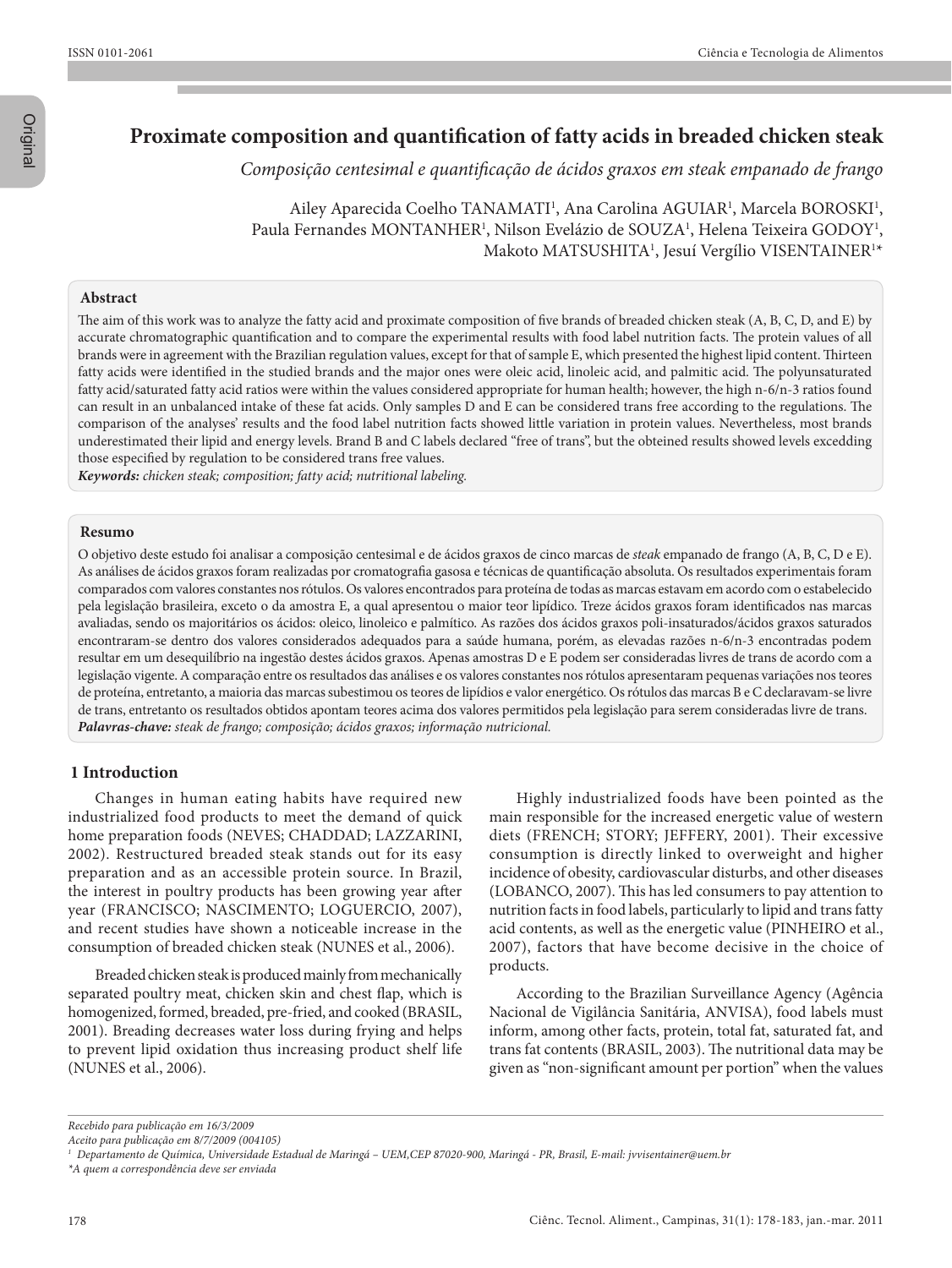are below the limits recommended. In the case of trans fat, this limit is 0.2 g per portion, and there is no recommended daily value for this type of fat.

The accurate and reproducible analysis of food fatty acid profile is of growing importance. The results are frequently expressed as weight percent (normalized area) in nutrition studies. One disadvantage of area normalization is error propagation due to the strong interdependence of the results. Thus, if one fatty acid is estimated wrongly (or omitted when unknown), the results of the other fatty acids are affected. The use of an internal standard, generally 17:0 (methyl heptadecanoic) or 19:0 (methyl nonadecanoic), is recommended to reduce errors. The official methods of the Association of Analytical Chemists and the American Oil Chemists' Society provide clear guidelines for the accurate quantification of fatty acids and stipulate the use of 23:0 (methyl tricosanoic) as an internal standard, as well as for the use of wax-type capillary columns and the flame ionization detector (FID) correction factor (ACKMAN; SIPOS, 1964; VISENTAINER; FRANCO, 2006). Among the advantages of the use of standard 23:0 to quantify fatty acids, are stability, low cost, accessibility, and the fact that the 23:0 elute separately and close to the sample components (EDER, 1995).

Thus, the objective of this study was to analyze the fatty acid composition by accurate quantification as well as the proximate composition of five brands of breaded chicken steak widely commercialized in Brazil and to compare the results of the analyses with food label nutrition facts.

## **2 Material and methods**

## *2.1 Sampling*

Breaded chicken steak samples of five different brands were characterized as A, B, C, D, and E in this work. Three lots of each brand were purchased from the local market in Maringá, Paraná State - Brazil, homogenized, and stored in freezer at –18 °C for later analysis.

## *2.2 Analyses*

Moisture, ash, and protein contents were determined in accordance with Cunnif (1998). The total lipids were extracted by the Bligh and Dyer (1959) method. The values of carbohydrates (nifext) were calculated according to Brasil (1998) considering the following energy conversion factors in calculation: carbohydrate 4 kcal.g<sup>-1</sup> (17 kj.g<sup>-1</sup>), protein 4 kcal.g<sup>-1</sup> (17 kj.g<sup>-1</sup>), and lipid 9 kcal.g<sup>-1</sup> (37 kj.g<sup>-1</sup>). Analytical grade reagents were used and chemical analyses were performed in triplicate.

#### *2.3 Fatty acid methyl esters*

Fatty acid methyl esters (FAME) were prepared by methylation of total lipids (TL), as described by Hartman and Lago (1973). The methyl esters were separated by gas chromatography in a Varian model 3380 equipped with flame ionization and cyanopropyl capillary column (100 m  $\times$  0.25 d.i., 0.25 μm film thickness, CP-7420 Varian, EUA). The gas flow

rates used were 1.2 mL/minute carrier gas  $(H_2)$ , 30 mL/minute make-up gas  $(N_2)$ , and 300 mL/minute flame gases  $(H_2)$  and synthetic air, respectively). The sample splitting rate was 1:100 and the samples  $(2 \mu L)$  were injected in triplicate. The operation parameters were as follows: detector temperature 225 °C, injection port temperature 245 °C, column temperature 197 °C for 23 minutes, programmed to increase at 20 °C/minute to 225 °C and kept at this temperature for 15 minutes. The peak areas were determined by Workstation 5.0 (Varian) acquisition program. For the fatty acid identification, retention times were compared to those of standard methyl esters (Sigma, St. Louis, MO, USA). Quantification (in mg fatty acid/g of total lipids) was made against tricosanoic acid methyl ester from Sigma (USA) as an internal standard (23:0), as described by Joseph and Ackman (1992). Theoretical FID (flame ionization detector) correction factor (VISENTAINER; FRANCO, 2006) values were used to obtain the concentration values. Fatty acid contents are reported in mg.g<sup>-1</sup> of total lipids by using the following Equation 1:

$$
FA = \frac{A_X W_{IS} C F_X}{A_{IS} W_X C F_{AE}}
$$
\n<sup>(1)</sup>

Where FA is mg of fatty acids per g of total lipids,  $A<sub>v</sub>$  is the peak area (fatty acids),  $A_{1s}$  the peak area of internal standard (IS) methyl ester of tricosanoic acid (23:0),  $W_{IS}$  is the IS weight (mg) added to the sample (in mg),  $W_x$  is the sample weight (in mg),  $CF_x$  is the theoretical correction factor, and  $CF_{AF}$  is the conversion factor necessary to express the results as mg of fatty acids rather than as methyl esters.

The results were recalculated from  $mg.g^{-1}$  to g fatty acid 100 g–1 breaded chicken steak.

### *2.4 Statistical analysis*

The results were submitted to variance (ANOVA) analysis and Tukey's test (5% probability) using the Statistica 5.0 software (STATSOFT, 1995).

## **3 Results and discussion**

#### *3.1 Analyses*

The moisture values (Table 1) ranged from 42.56 to 53.78%, while the ash content did not differ between the samples. Protein contents were higher for samples B, C, and D, and lower for sample E (8.79%), which was below the set limit in Brasil (2001). The low protein content observed in sample E may be related to the use of inappropriate amounts of source raw materials, such as breast flaps and soybean protein.

Sample A lipid content (10.43%) was the lowest and significantly different from those of the other samples. Sample E had the highest content (18.56%). The lack of reference lipid content values can explain the high results in the analyzed breaded chicken breast samples. Thus, it is suggested the specification of a minimum total lipid content. The lipid fraction of breaded chicken breast derives from two main sources according to the label ingredients: chicken skin and the soybean oil used in frying.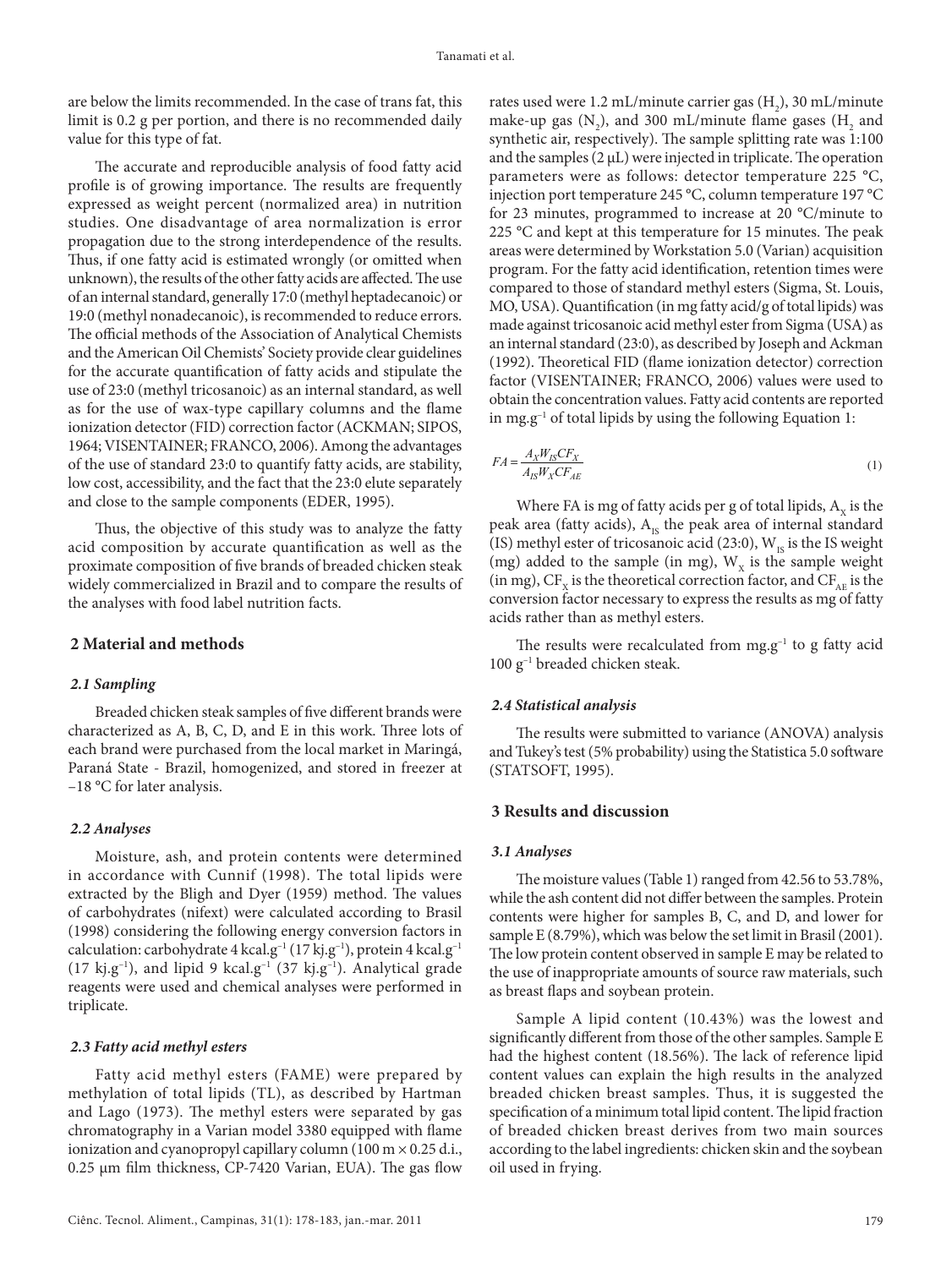No significant difference was observed in carbohydrate contents among the studied brands. The energetic value of breaded chicken steak ranged between 225.63 and 312.54 kcal  $100$  g<sup>-1</sup> sample.

## *3.2 Fatty acids*

A total of 13 fatty acids were identified in the studied brands (Table 2): oleic (18:1n-9), linoleic (18:2n-6), and palmitic (16:0) acids in larger amounts, as also reported by Tanamati et al. (2007) for breaded chicken steak.

Figure 1 presents an indentified chromatogram with fatty acid methyl esters of a breaded chicken steak sample (brand B).

With regard to the saturated fatty acids (SFA), brand D had the largest content, while brand C had the largest amount of polyunsaturated fatty acids (PUFA) (Table 2). The PUFA/SFA ratio of brands A, B, C, and E were within the HMSO (1994) recommendation, which establishes that amounts lower than 0.45 are not suitable to consumption considering cardiac diseases. Brand D presented a lower amount.

Although the PUFA/SFA ratios of most brands were within the limits considered appropriate to foods, the n-6/n-3 ratio (Table 2) indicates an unbalance between n-6 (omega-6) and n-3 (omega-3) series fatty acids. The n-6/n-3 ratios of breaded chicken steak were between 22.87 and 38.90, which are much higher than the maximum limit of 4.0 recommended by Enser et al. (1998). The high n-6/n-3 ratios are related to the high linoleic acid (LA) contents of the n-6 series derived from the soybean oil (MILINSK et al., 2008; MARTIN et al., 2008) used in the industrial pre-frying step. During home preparation, breaded chicken steak is generally fried, which further increases the LA amount. The unbalance between n-6/n-3 series fatty acids is closely related to several diseases, such as obesity, cardiovascular diseases, nervous system disorders, and cancer,

**Table 1.** Proximate composition of breaded chicken steak expressed in g.100  $g^{-1}$  food.

| Moisture     | $53.78^{\circ} \pm 0.67$  | $47.37^{ab} \pm 3.02$      | $46.89^{ab} \pm 2.70$      | $49.57^{ab} \pm 1.16$      | $42.56^{\rm b} \pm 5.37$   |
|--------------|---------------------------|----------------------------|----------------------------|----------------------------|----------------------------|
| Ash          | $2.87^{\circ} \pm 0.09$   | $2.63^{\circ} \pm 0.11$    | $2.27^{\rm a} \pm 0.17$    | $2.52^{\circ} \pm 0.61$    | $2.51^{\circ}$ ± 0.14      |
| Protein      | $10.15^{ab} \pm 0.82$     | $11.44^{\circ} \pm 0.85$   | $11.35^{\circ} \pm 0.42$   | $11.26^{\circ} \pm 1.32$   | $8.79^{\rm b} \pm 0.49$    |
| Total lipid  | $10.43^a \pm 1.07$        | $15.89^{\rm b} \pm 0.26$   | $15.94^{\circ} + 2.24$     | $15.14^{\circ} \pm 1.58$   | $18.56^{\rm b} \pm 0.84$   |
| Carbohydrate | $225.53^{\circ} \pm 6.55$ | $279.44^{\circ} \pm 10.76$ | $267.30^{\circ} \pm 10.65$ | $283.08^{\circ} \pm 16.09$ | $312.54^{\circ} \pm 25.79$ |

Values are the average of triplicate sample analysis results with the respective standard deviations. Means followed by different letters in the same line are statistically different (p < 0.05) by Tukey's test.

| Table 2. Fatty acids in $g.100 g^{-1}$ of breaded chicken steak. |
|------------------------------------------------------------------|
|------------------------------------------------------------------|

| Fatty acids   | <b>Brand</b>             |                              |                               |                          |                          |  |
|---------------|--------------------------|------------------------------|-------------------------------|--------------------------|--------------------------|--|
|               | A                        | B                            | $\mathsf{C}$                  | D                        | E                        |  |
| 14:0          | $0.03^a \pm 0.002$       | $0.04^{ab} \pm 0.014$        | $0.05^{ab} \pm 0.007$         | $0.07^{\rm b} \pm 0.024$ | $0.05^{ab} \pm 0.007$    |  |
| 16:0          | $1.24^a \pm 0.144$       | $1.87^{ab} \pm 0.313$        | $2.24^{bc} \pm 0.153$         | $2.80^{\circ} \pm 0.537$ | $2.17^{bc} \pm 0.104$    |  |
| $16:1n-7$     | $0.16^a \pm 0.010$       | $0.30^a \pm 0.091$           | $0.32^a \pm 0.123$            | $0.16^a \pm 0.021$       | $0.19^a \pm 0.016$       |  |
| 18:0          | $0.44^a \pm 0.050$       | $0.49^a \pm 0.123$           | $0.55^a \pm 0.013$            | $0.53^a \pm 0.117$       | $0.51^a \pm 0.047$       |  |
| 18:19t        | $0.38^a \pm 0.052$       | $0.35^a \pm 0.301$           | $0.29^a \pm 0.277$            | $0.03^a \pm 0.017$       | $0.15^a \pm 0.060$       |  |
| $18:1n-9$     | $2.56^{\circ} \pm 0.236$ | $3.06^a \pm 0.973$           | $3.19^a \pm 0.587$            | $3.11^a \pm 0.474$       | $2.64^a \pm 0.163$       |  |
| $18:1n-7$     | $0.08^a \pm 0.007$       | $0.11^a \pm 0.038$           | $0.14^a \pm 0.065$            | $0.07^a \pm 0.008$       | $0.10^a \pm 0.020$       |  |
| 18:2 $9c,12t$ | $0.10^a \pm 0.008$       | $0.12^a \pm 0.081$           | $0.10^a \pm 0.081$            | $0.00^a \pm 0.006$       | $0.06^a \pm 0.020$       |  |
| $18:2n-6$     | $1.48^a \pm 0.065$       | $2.60^{\rm b} \pm 0.507$     | $3.31^b \pm 0.571$            | $1.36^a \pm 0.176$       | $3.53^{\rm b} \pm 0.472$ |  |
| 20:0          | $0.02^a \pm 0.001$       | $0.03^a \pm 0.007$           | $0.02^a \pm 0.002$            | $0.02^a \pm 0.004$       | $0.02^a \pm 0.001$       |  |
| $18:3n-3$     | $0.06^a \pm 0.003$       | $0.08^a \pm 0.030$           | $0.09^a \pm 0.036$            | $0.06^a \pm 0.002$       | $0.11^a \pm 0.031$       |  |
| $20:1n-9$     | $0.03^a \pm 0.002$       | $0.03^a \pm 0.014$           | $0.03^a \pm 0.009$            | $0.02^a \pm 0.005$       | $0.03^a \pm 0.001$       |  |
| 22:0          | $0.03^a \pm 0.002$       | $0.04^a \pm 0.015$           | $0.03^a \pm 0.014$            | $0.02^a \pm 0.002$       | $0.04^a \pm 0.008$       |  |
| <b>TFA</b>    | $0.48^a \pm 0.045$       | $0.47^a \pm 0.380$           | $0.40^a \pm 0.356$            | $0.03^a \pm 0.023$       | $0.21^a \pm 0.076$       |  |
| <b>SFA</b>    | $1.75^a \pm 0.195$       | $2.47^{ab} \pm 0.402$        | $2.90^{\rm b} \pm 0.145$      | $3.45^{\rm b} \pm 0.675$ | $2.79^{\rm b} \pm 0.084$ |  |
| <b>MUFA</b>   | $1.54^a \pm 0.068$       | $2.67^{\rm b} \pm 0.522$     | $3.39^{\rm b} \pm 0.538$      | $1.41^a \pm 0.177$       | $3.64^{\rm b} \pm 0.497$ |  |
| <b>PUFA</b>   | $2.83^a \pm 0.250$       | $3.50^a \pm 1.107$           | $3.67^{\mathrm{a}} \pm 0.782$ | $3.37^a \pm 0.502$       | $2.96^a \pm 0.146$       |  |
| $n-3$         | $0.06^a \pm 0.003$       | $0.08^a \pm 0.030$           | $0.09^a \pm 0.036$            | $0.06^a \pm 0.002$       | $0.11^a \pm 0.031$       |  |
| $n-6$         | $1.48^a \pm 0.065$       | $2.60^{\rm b} \pm 0.507$     | $3.31^b \pm 0.571$            | $1.36^a \pm 0.176$       | $3.53^b \pm 0.472$       |  |
| PUFA/SFA      | $0.88^a \pm 0.072$       | $1.08^{\text{ac}} \pm 0.145$ | $1.17^{\text{ac}} \pm 0.140$  | $0.41^{\rm b} \pm 0.061$ | $1.30^{\circ} \pm 0.142$ |  |
| $n - 6/n - 3$ | $23.84a \pm 0.272$       | $34.57^a \pm 17.512$         | $38.90^a \pm 20.947$          | $22.87^a \pm 2.311$      | $32.31^a \pm 6.649$      |  |

Means followed by different letters in the same line are significantly different (p < 0.05) by Tukey's test. TFA: trans fatty acids, SFA: saturated fatty acids, MUFA: monounsaturated fatty acids, PUFA: polyunsaturated fatty acids, n-3 and n-6: omega-3, and omega-6.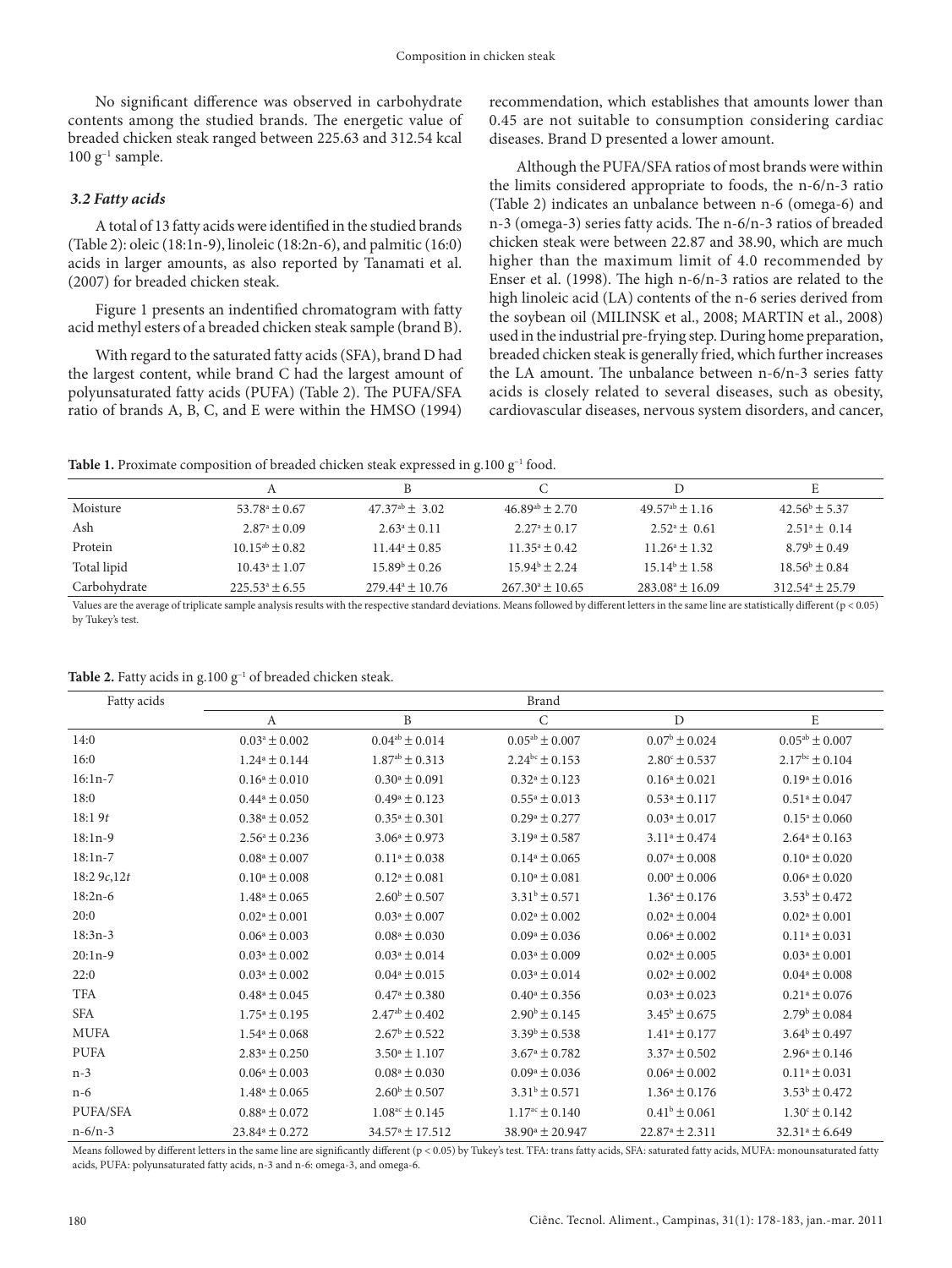

**Figure 1.** Fatty acid methyl esters of sample of breaded chicken steak (brand B). (1) Solvente; (2) 14:0; (3) 16:0; (4) 16:1n-7; (5) 18:0; (6) 18:1t9; (7) 18:1n-9c; (8) 18:1n-7;(9) 18:2 9t12c; (10) 18:2 9c12t; (11) 18:2n-6; (12) 20:0; (13) 18:3n-3; (14) 20:1n-9; (15) 22:0; (16) 23:0.

whose incidence have climbed to alarming levels with the increased consumption of industrialized foods (MARTIN et al., 2006).

All evaluated brands had trans fatty acids in their composition, and brand A presented the highest level - 0.48 mg.100  $g^{-1}$  of chicken steak.

 Among the raw materials used for the formulation breaded chicken steak the skinned carcass (equivalent to the mechanically separated poultry meat and skin) has no trans fatty acids in its lipid composition, and the skinless breast has a content of 0.03% in 100 g of edible parts (OLIVO et al., 2006), which represents an insignificant portion of the lipid content of the final product.

Therefore, the presence of trans fatty acids in the final product can be attributed to the hydrogenated vegetable fat used in the industrial pre-frying since at this stage the breaded chicken steak loses moisture and fat aggregated to its composition. Therefore, brands that claim to be trans-fat free probably use hydrogenous fats with low or no trans fatty acids at the pre-frying stage; however, the lack of control of the parameters time and frying temperature of, with the inappropriate replacement of fat in industrial deep fryers, may trigger the process of trans-fatty acid formation, as observed by Sanibal and Mancini-Filho (2004).

However, if the product is prepared by frying, trans fatty acids from the oil used in the food preparation may be incorporated (SANIBAL; MANCINI-FILHO, 2002).

The high standard deviation values observed in Table 2 for fatty acids in brands B, C, D, and E result from the differences in lipid composition within the same brand analyzed lots. Those variations indicate that different raw materials were used in the manufacture of the same brand product.

## *3.3 Comparison between analysis results and food label nutrition facts*

Figure 2 compares the total lipid, trans fatty acids  $(g^{-1}.100 \text{ g}^{-1})$ , and the energetic values (kcal<sup>-1</sup>.100 g<sup>-1</sup>) from breaded chicken steak labels and the analysis results.

According to the Technical Regulation of Portions of Packaged Food for the Purpose of Nutritional Labeling (BRASIL, 2003b), preparations of meat with flour or breaded meat must present 130 g per serving with a tolerance range of ± 30% for the claim regarding the nutritional value in 1 serving of the product. The portions evaluated were 116, 125, 120, 125, and 130 g for brands A, B, C, D, and E, respectively.

Brands B and C claimed trans free in disagreement with the analysis results, which exceeded the trans free regulation limits in effect in Brasil (2003a).

A major variation in protein contents was not observed. Nevertheless, most brands underestimated their lipid contents, and brand E presented the highest difference from its label claim. The pronounced difference between the values of lipids in the label and those obtained in the analysis is mainly related to the pre-industrial frying process, and the level of absorption of product's hydrogenated vegetable fat is generally related to the quality of the breaded flour, time and temperature of frying, and level of hydrogenated vegetable fat used in the industrial fryer. An inadequate control of one of those parameters can result in a final product with a higher content of lipids than expected. To a lesser extent, another factor that may be responsible for the observed differences is the proportion of raw materials such as the use of more chicken skin than the other ingredients, which may result in a higher concentration of lipids.

A substantial difference in energetic values in brands B, D, and E was observed due to the high lipid contents, which contribute significantly to the energetic value.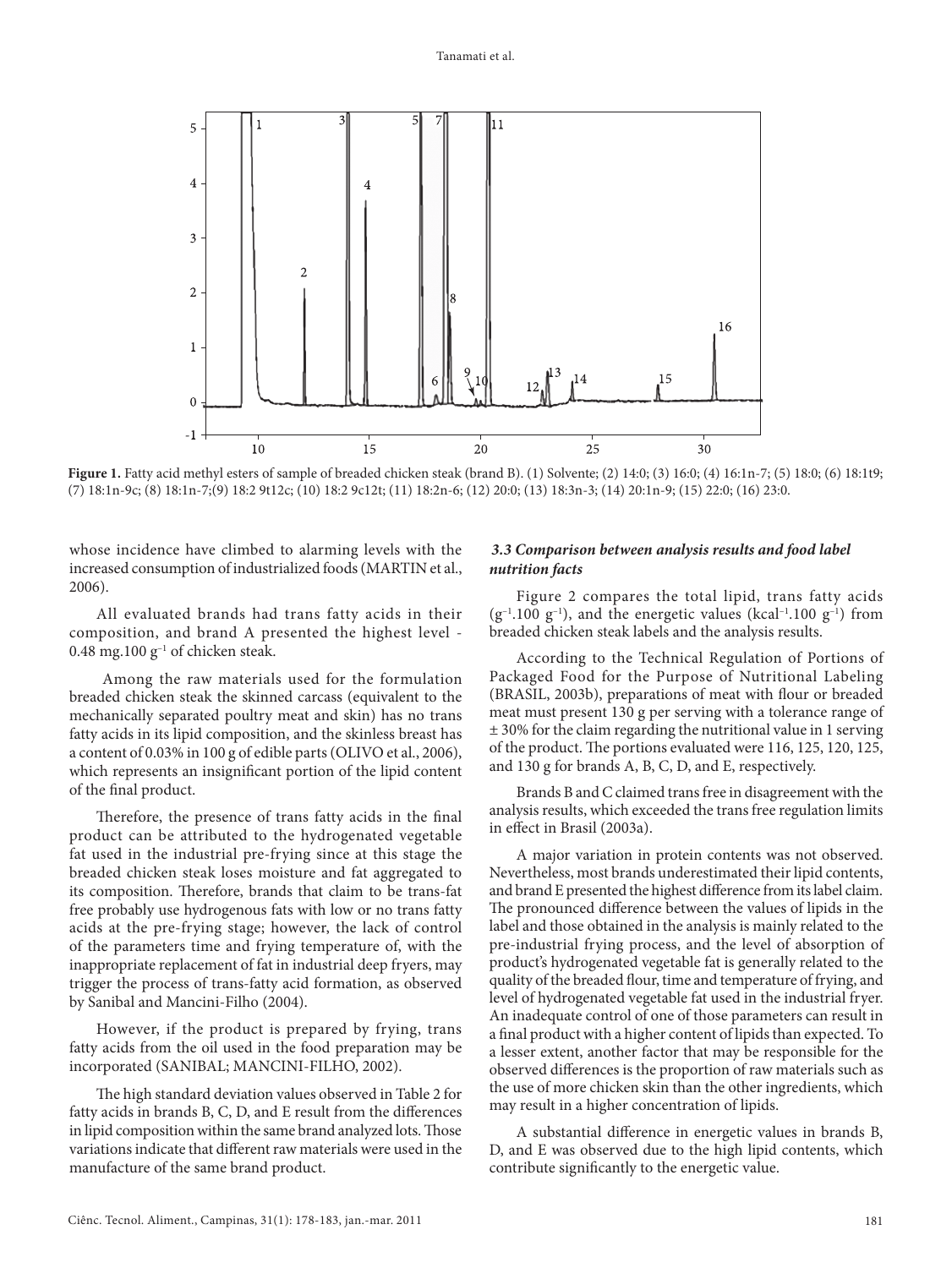

**Figure 2.** Comparison between label and analysis results values of total lipid, trans fatty acid (g.100g<sup>-1</sup>) and energetic value (Kcal.100g<sup>-1</sup>) of breaded chicken steak.

Research involving food labels can inform on possible divergences between the label nutrition facts and actual food analysis results.

Several comparative studies in the literature, Demiate, Konkel and Pedroso (2001), which evaluated milk fudge and found nonconformities with protein and starch contents, Lobanco (2007) analyzed several industrial products and observed that the food label nutrition facts diverged from the laboratory results. Marins, Jacab and Peres (2008) demonstrated the dissatisfaction of a large number of consumers regarding food label information, which was often considered wrong or even incomplete (TANNUS et al., 2001). Thus, it is necessary a more strict control of such information by the food industry.

# **4 Conclusions**

The studied breaded chicken steak brands presented a large difference in raw material fatty acid composition. Among the analyzed brands, one brand presented smaller protein content than the recommended by regulations and a higher lipid content, resulting in high energetic values. The high n-6/n-3 ratios of all samples indicate that these products are inappropriate for a healthy diet. In the comparison of laboratory results and food label information, the greatest differences were found in the total lipid content, trans fatty acids and energetic values.

# **References**

- ACKMAN, R. G.; SIPOS, J. C. Application of specific response factors in the gás chromatography analysis of methyl esteres of fatty acids with flame ionizations detectors. **Journal of the American Oil Chemist´s Society**, v. 41, n. 5, p. 377-378, 1964.
- BLIGH, E. G.; DYER, W. J. A rapid method of total lipid extraction and purification. **Canadian Journal Biochemistry Physiology**, v. 37, n. 8, p. 911-917, 1959.
- BRASIL. Ministério da Saúde. Secretaria de Vigilância Sanitária. Portaria n˚ 41, de 14 de janeiro de 1998. Aprova regulamento técnico referente a rotulagem nutricional de alimentos embalados. **Diário Oficial [da] República Federativa do Brasil**, Brasília, 21 de jan. 1998.
- BRASIL. Ministério da Agricultura, Pecuária e Abastecimento. Secretaria de Defesa Agropecuária. Instrução Normativa n˚ 6, de 15 de fevereiro de 2001. Regulamentos técnicos de identidade e qualidade de Paleta Cozida, Produtos Cárneos Salgados, Empanados, Presunto tipo Serrano e Prato Elaborado Pronto ou Semipronto Contendo Produtos de Origem Animal. **Diário Oficial [da] República Federativa do Brasil**, Brasília, DF, 19 fev. 2001. Seção 1, p.60.
- BRASIL. Agência Nacional de Vigilância Sanitária ANVISA. Resolução RDC n˚ 360, de 23 de dezembro de 2003. Regulamento técnico sobre rotulagem nutricional de alimentos embalados, tornando obrigatória a rotulagem nutricional. **Diário Oficial [da] República Federativa do Brasil**, Brasília, DF, 26 de dez. 2003a.
- BRASIL. Agência Nacional de Vigilância Sanitária ANVISA. Resolução RDC nº 359, de 23 de dezembro de 2003. Regulamento Técnico de Porções de Alimentos Embalados para Fins de Rotulagem Nutricional. **Diário Oficial [da] República Federativa do Brasil**; Brasília, DF, 26 dez. 2003b.
- CUNNIF, P. A. **Official Methods of Analysis of AOAC International**. 16th ed. Arlington: Association of Official Analytical Chemists, 1998. v. 2.
- DEMIATE, I. M.; KONKEL, F. E.; PEDROSO, R. A. Avaliação da qualidade de amostras comerciais de doce de leite pastoso – composição química. **Ciência e Tecnologia de Alimentos,** v. 21, n. 3, p. 339-342, 2001.
- EDER, K. Gas chromatography analysis of fatty acid methyl esters. **Journal of chromatography B**, v. 671, p. 113-131, 1995.
- ENSER, M. et al. Fatty acid content and composition of UK beef and lamb muscle in relation to production system and implications for human nutrition. **Meat Science**, v. 49, p. 329-341, 1998.
- FRANCISCO, D. C. et al. Caracterização do consumidor de carne de frango da cidade de Porto Alegre. **Ciência Rural**, v. 37, n. 1, p. 253-258, 2007.
- FRENCH, S.; STORY, M.; JEFFERY, R. Environmental influences on eating and physical activity. **Annual Review Public Health**, v. 22, p. 309-35, 2001.
- HARTMAN, L.; LAGO, R. C. A. Rapid preparation of fatty acid methyl esters from lipids. **Laboratory Practice**, v. 22, n. 8, p. 475-476, 1973.
- HER MAJESTY'S STATIONERY OFFICE HMSO. Nutritional aspects of cardiovascular Disease: department of Health. **Report in health and Social Subjects**, n.46, p.178, 1994.
- JOSEPH, J. D.; ACKMAN, R. G. Capillary column gas chromatography method for analysis of encapsulated fish oil and fish oil ethyl esters: collaborative study. **Journal Association of Official Analytical Chemists**, v. 75, n. 3, p. 488-506, 1992.
- LOBANCO, C. M. **Rotulagem nutricional de alimentos salgados e doces consumidos por crianças e adolescentes**. 2007. 83 f. Dissertação (Mestrado em Saúde Pública)-Faculdade de Saúde Pública, Universidade de São Paulo, São Paulo, 2007.
- MARINS, B. R.; JACOB, S. C.; PERES, F. Avaliação qualitativa do hábito de leitura e entendimento: recepção das informações de produtos alimentícios. **Ciência e Tecnologia de Alimentos**, v. 28, n. 3, p. 579-585, 2008.